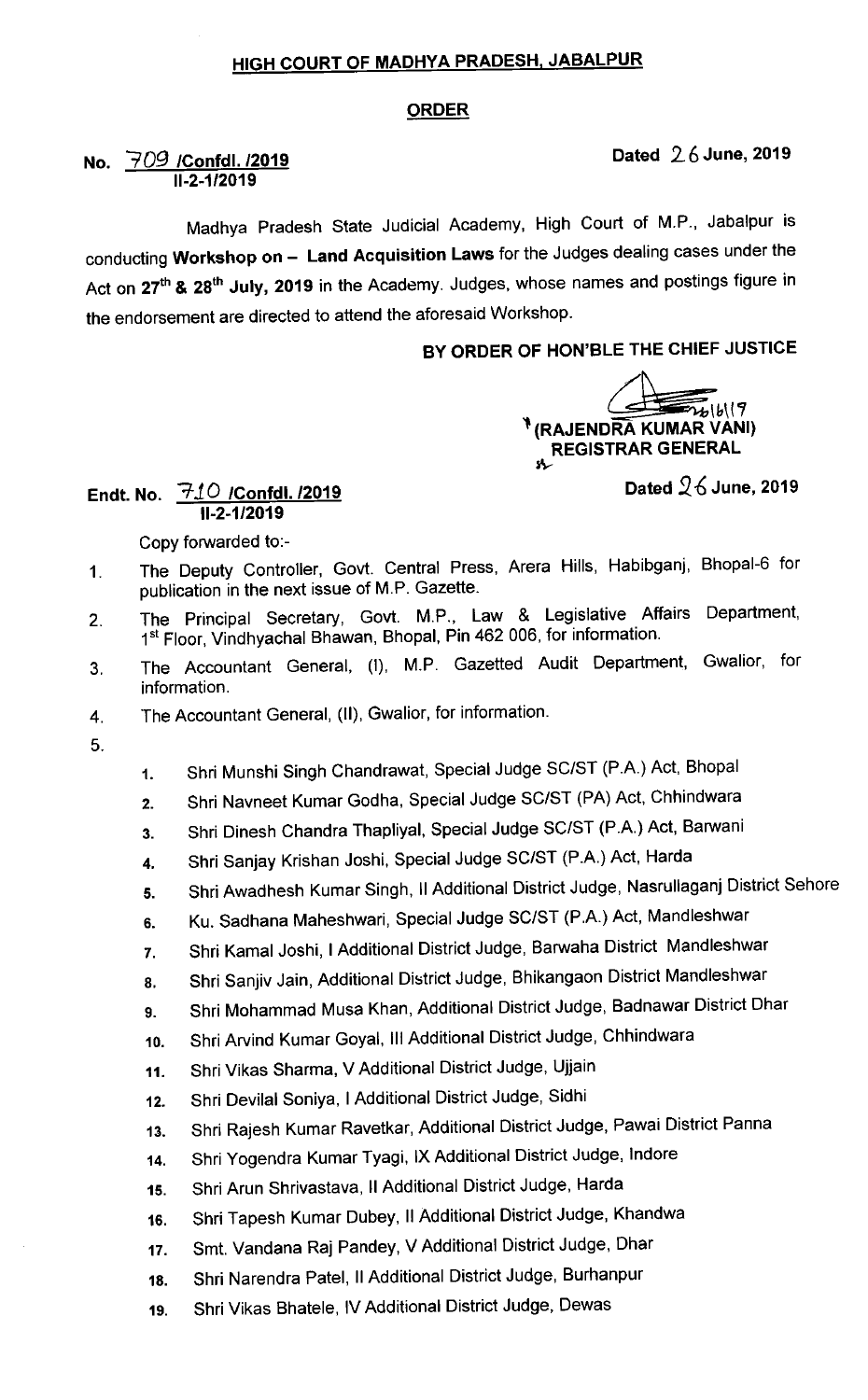- 2o. Shri Manish Kumar shrivastava, Xvll Additional District Judge, lndore
- 21. Shri Prakash Kaser, II Additional District Judge, Mandla
- 22. Shri Adesh Kumar Malviya, VIII Additional District Judge, Satna
- 23. Shri Rupesh Kumar Gupta, Ill Additional District Judge, Mandsaur
- 24. Shri Surendra Singh Gurjar, IV Additional District Judge, Shajapur
- 25. Shri Vivek Patel, III Additional District Judge, Narsinghpur
- 26. Shri Praveen Shivhare, II Additional District Judge, Barwaha District Mandleshwar
- 27. Shri Jayant Sharma, IV Additional District Judge, Mandsaur
- 28. Shri Vinod Kumar Sharma, V Additional District Judge, Chhindwara
- 29. Shri Tarun Singh, IV Additional District Judge, Ratlam
- 30. Shri Akbar Sheikh, I Additional District Judge, Manawar District Dhar
- 31. Dr. Preeti shrivastava, IV Additional District Judge, Mandla
- 32. Shri Shahabuddin Hashmi, XXVII Additional District Judge, Indore
- 33. Shri Upendra Deshwal, XIII Additional District Judge, Rewa
- 34. Shri Surendra Meshram, III Additional District Judge, Waidhan Distt. Singrauli
- 35. Shri Rajesh Kumar Agrawal (Sr.), I Additional District Judge, Anuppur
- 36. Shri Ramlal Shakya, V Additional District Judge, Chhatarpur
- 37. Shri Arun Kumar Kharadi, II Additional District Judge, Mandleshwar
- 38. Shri sudeep Kumar shrivastava (Jr.), II Additional District Judge, Gwalior
- 39, Shri Ravi zarola, I Additional District Judge, Alirajpur
- 4o. Smt. Siddhi Mishra, ll Additional District Judge, Shivpuri

With a direction to report for the Workshop at  $9.30$  a.m. on  $27.07.2019$  in the Academy.

The nominated Judges are directed to observe the following instructions:

- To send soft copy of atleast one article/presentation/research paper/order authored by them for sharing and discussion in the training on official email of the State Judicial Academy i.e. mpsja@mphc.in atleast three days prior to the schedule of the Workshop.
- To apprise themselves with the contents of the Joining Instructions available on the MPSJA website www.mpsja.gov.in & www.mpsja.mphc.gov.in and observe the same.
- As the Workshop is of two days duration and the programme will continue beyond 5.30 p.m., the participants will not be permitted to leave the Academy prior to the conclusion of the programme. Therefore, they are directed to make their return reservations accordingly.
- The District & Sessions Judge, Bhopal/ Chhindwara/ Barwani/ Harda/ Sehore/ 6. Mandleshwar/ Dhar/ Ujjain/ Sidhi/ Panna/ Indore/ Khandwa/ Burhanpur/ Dewas/ Mandla/ Satna/ Mandsaur/ Shajapur/ Narsinghpur/ Ratlam/ Rewa/ Singrauli/ Anuppur/ Chhatarpur/ Gwalior/ Alirajpur/ Shivpuri for information and necessary action with a request to instruct the participant Judges to remain present at M.P.S.J.A. building at Jabalpur on the date and time given in the order, positively.

Concerned District Judge is requested to ensure that the participant has forwarded atleast one article/presentation/research paper/judgment/order to the State Judicial Academy.